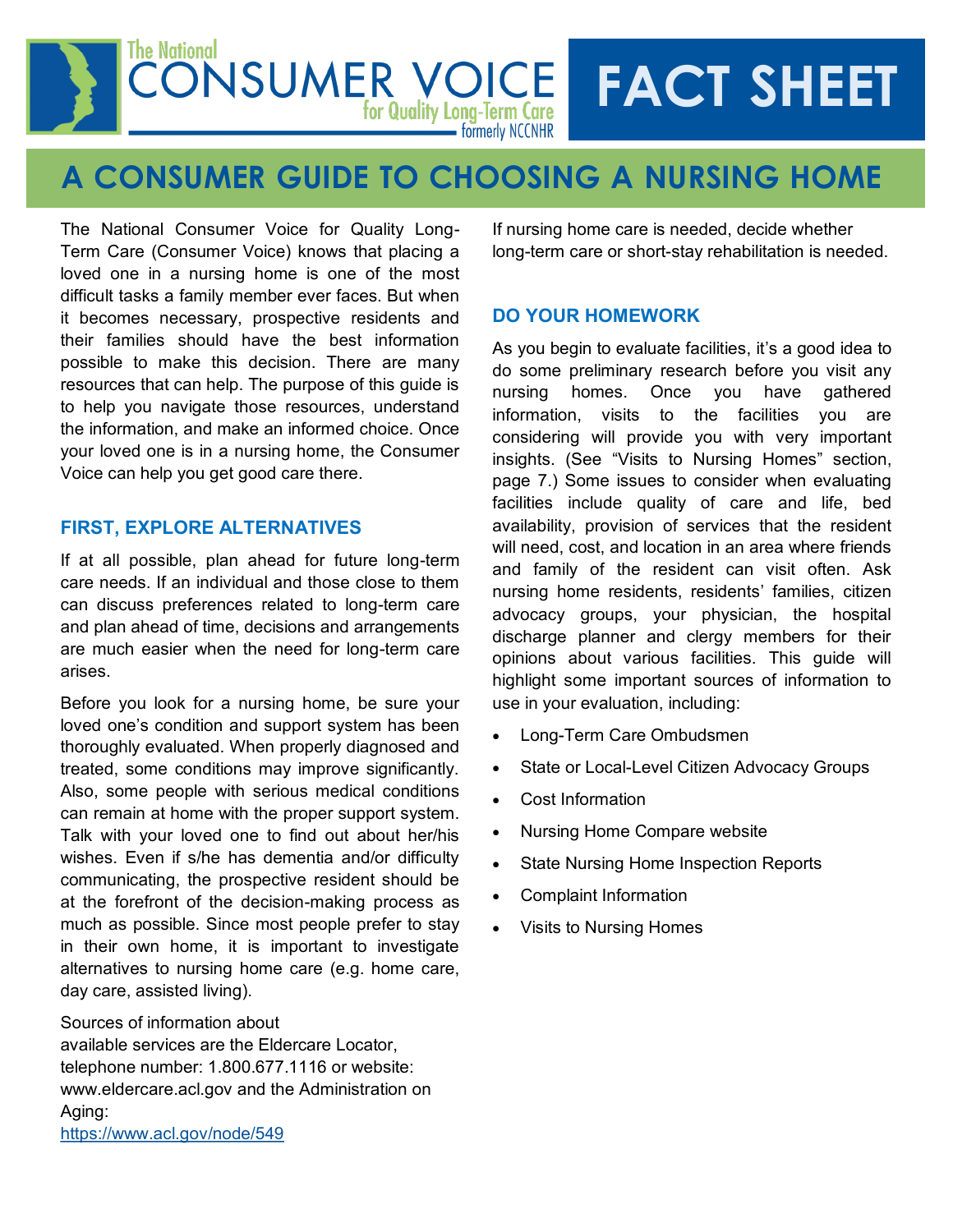## **EXPERTS TO CONSULT: THE PROSPECTIVE RESIDENT, LONG-TERM CARE OMBUDSMAN AND CITIZEN ADVOCATES**

First, consult with experts. The best expert on what will be a good place to live is the prospective resident. Ask him or her about whether s/he wants to live near a particular family member or friend, in his or her hometown, if s/he prefers a large or small facility, etc. Then, a state or local ombudsman program and/or citizen advocacy group can assist you in piecing together the different sources of information to make an informed decision about nursing home care. An ombudsman is a state or county government-funded advocate for residents of nursing homes, board and care homes, and assisted living facilities who will be familiar with the facilities in your area and often with the staff and residents who reside in them. **Ombudsmen assist residents and others by:** 

- Educating consumers and long-term care providers about residents' rights and good care practices
- Investigating complaints and advocating for residents rights and quality care in long-term care facilities; and
- Providing information to the public on long-term care facilities and policy issues

S/he can help you find and interpret information from state inspection reports and the resident characteristics or quality measures that can be found on the Nursing Home Compare website: www.medicare.gov/NHCompare/home.asp. To find your Long-Term Care Ombudsman, go to the Consumer Voice website:

www.theconsumervoice.org/get\_help or call the Consumer Voice at 202.332.2275 for ombudsman contact information. Many states and/or communities have active Citizen Advocacy Groups that are knowledgeable about nursing homes and can be very helpful in evaluating advice and information you receive. To find a local or state citizen advocacy group go to the Consumer Voice web-site: www.theconsumervoice.org/get\_help.

#### **COST INFORMATION**

Most nursing homes participate in the Medicare and/ or Medicaid programs, which reimburse them for part or all of the care that some residents receive. Medicare pays for post-hospital rehabilitation care and hospice care services for short periods of time. Medicaid pays for nursing home care for longer periods for those who are financially eligible.

Most nursing home residents, even if they pay privately when they enter a home, eventually run out of money because of the high costs. They then apply to have the cost of their care paid for by Medicaid. Unless you are certain the resident can pay indefinitely with private funds, choose a facility that accepts Medicaid payment. Find out what your state's Medicaid eligibility rules are. Note that spouses may keep some assets and have a regular income even if their partner is on Medicaid. For additional information about the rights of residents paying for care through Medicaid, contact the long-term care ombudsman program and/or a local consumer advocacy group.

## '**NURSING HOME COMPARE' WEBSITE (IF YOU DON'T HAVE INTERNET ACCESS, ASK THE OMBUDSMAN FOR THIS INFORMATION.)**

Nursing home data is provided by the federal government through 'Nursing Home Compare': www.medicare.gov/NHCompare/home.asp. On this site, you can search for nursing homes by state, county, city, or zip code. Once you have selected a nursing facility or facilities, you are given the option of viewing several different types of information including facility characteristic, inspection, staffing level, and quality measure information. Below are consumer tips on how– and how not–to use each of these sources of information.

#### **FACILITY OVERVIEW**

On 'Nursing Home Compare' the "About Homes" section gives an overview of basic characteristics of each facility. Data in this section includes the type of ownership (for-profit, non-profit, church-related, etc.), type of payment accepted (Medicare, Medicaid, or both), the size of the facility, and whether or not the facility is part of a chain. All of this information can be helpful in getting a preliminary picture of what the facility is like.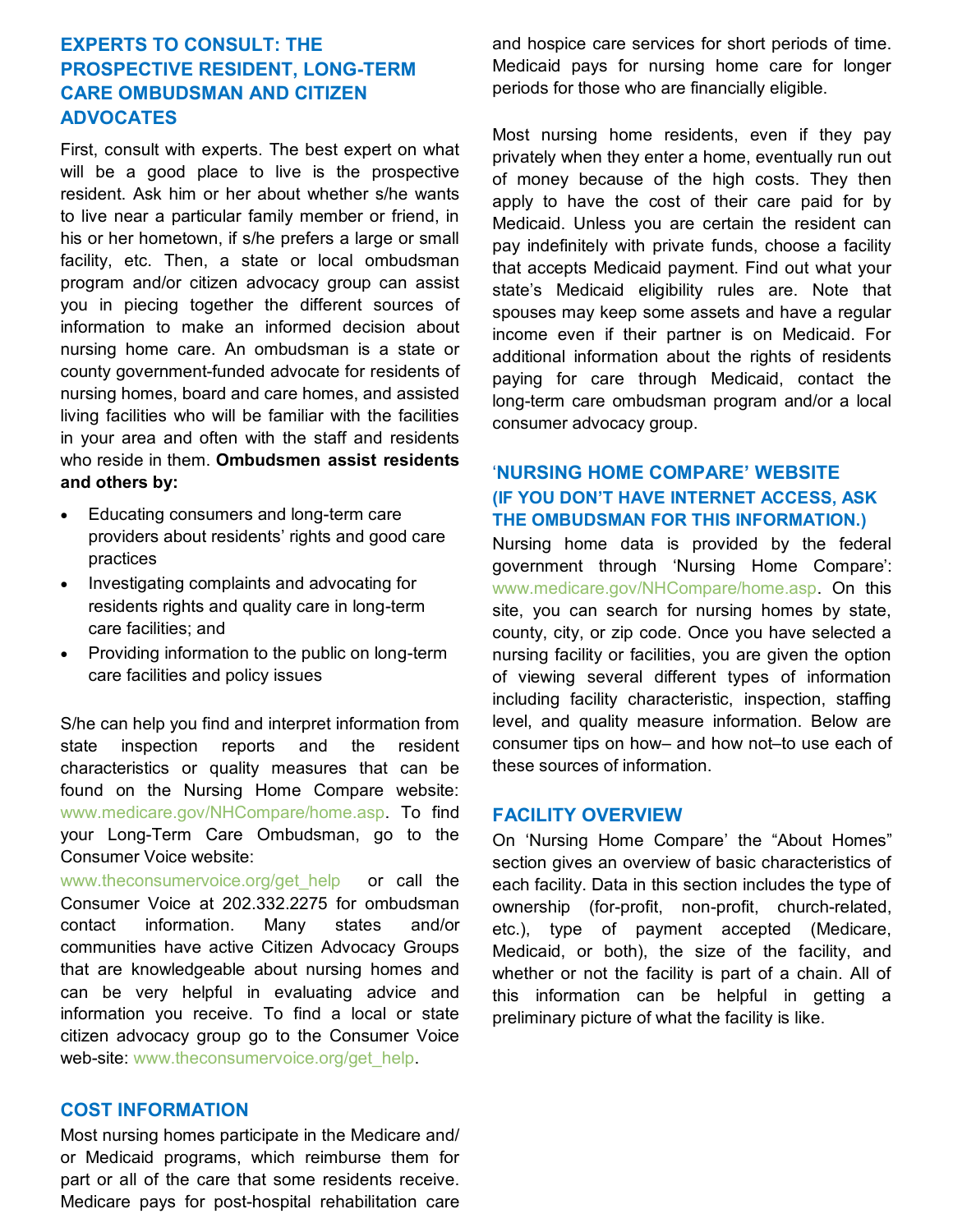## **STATE NURSING HOME INSPECTION REPORTS**

'Nursing Home Compare' provides inspection reports for each facility. State inspection or "survey" reports contain information about any deficiencies found when inspectors complete their annual inspection of the facility. Inspections take place at least every 9 to 15 months. You can also obtain state inspection reports from the state survey agency, the facility itself, or the long-term care ombudsman. Each facility is required by law to make the latest state inspection report available for examination in a place readily accessible to residents. To look at a summary of state inspection information on 'Nursing Home Compare', click on the tab labeled "Inspections".

## *Tips:*

- Check the date of the inspection results posted on the website to be sure that they are dated within the last 9-15 months. If the date is earlier than that, there has likely been a more recent inspection. (The date of the Inspection is listed right above the deficiency summary.)
- View previous inspection results (by clicking on the button labeled "View Previous Inspection Results" located above the list of deficiencies) to see what the pattern of quality has been over a three year period.
- Compare the number of deficiencies cited to the state average.
- If a facility has received a deficiency citation in a particular area, be sure to ask questions about this area when you visit the facility.
- Obtain actual inspection reports at the facility itself or from the long-term care ombudsman program if you don't have access to the web.

## *Cautions:*

- Beware of choosing a facility with a very high number of deficiencies compared to other facilities in the area and the state average.
- Don't assume that a "deficiency free" rating necessarily means that there are no problems with care at a particular facility.

## **COMPLAINT INFORMATION**

You should also delve deeper by gathering information about the number and kind of complaints that have been filed against a facility. Verified or "substantiated" complaint information is included along with the nursing home inspection results on the 'Nursing Home Compare' website. Consumers can also obtain information about complaints filed against a particular facility (substantiated or unsubstantiated) by contacting the state survey and inspection agency, the long-term care ombudsman program, or through a website called Member of the Family at: www.memberofthefamily.net.

## **STAFFING INFORMATION**

'Nursing Home Compare' also provides information about the hours of nursing care provided at each facility. Staffing levels are a critically important factor to consider in evaluating the quality of care given at a facility. The information provided on nurse staffing levels includes national and state staffing averages, and the daily average for individual nursing homes.

## *Tips:*

- Pay attention to the number of Certified Nursing Assistant (CNA) staffing hours. CNAs provide 90% of the hands-on resident care.
- Look for facilities with high levels of RN staffing. Studies show that RN involvement in care is important for quality.
- Visit the facility and ask staff and families about the actual numbers of staff available to directly care for residents on each shift.

#### *Cautions:*

- The staffing hours reported on 'Nursing Home Compare' include not only direct care from nurses and nursing assistants but also administrative nursing time. This makes it difficult for consumers to know how much direct care residents are receiving.
- The staff hour data used for 'Nursing Home Compare' is self-reported by the facility and is not audited for accuracy.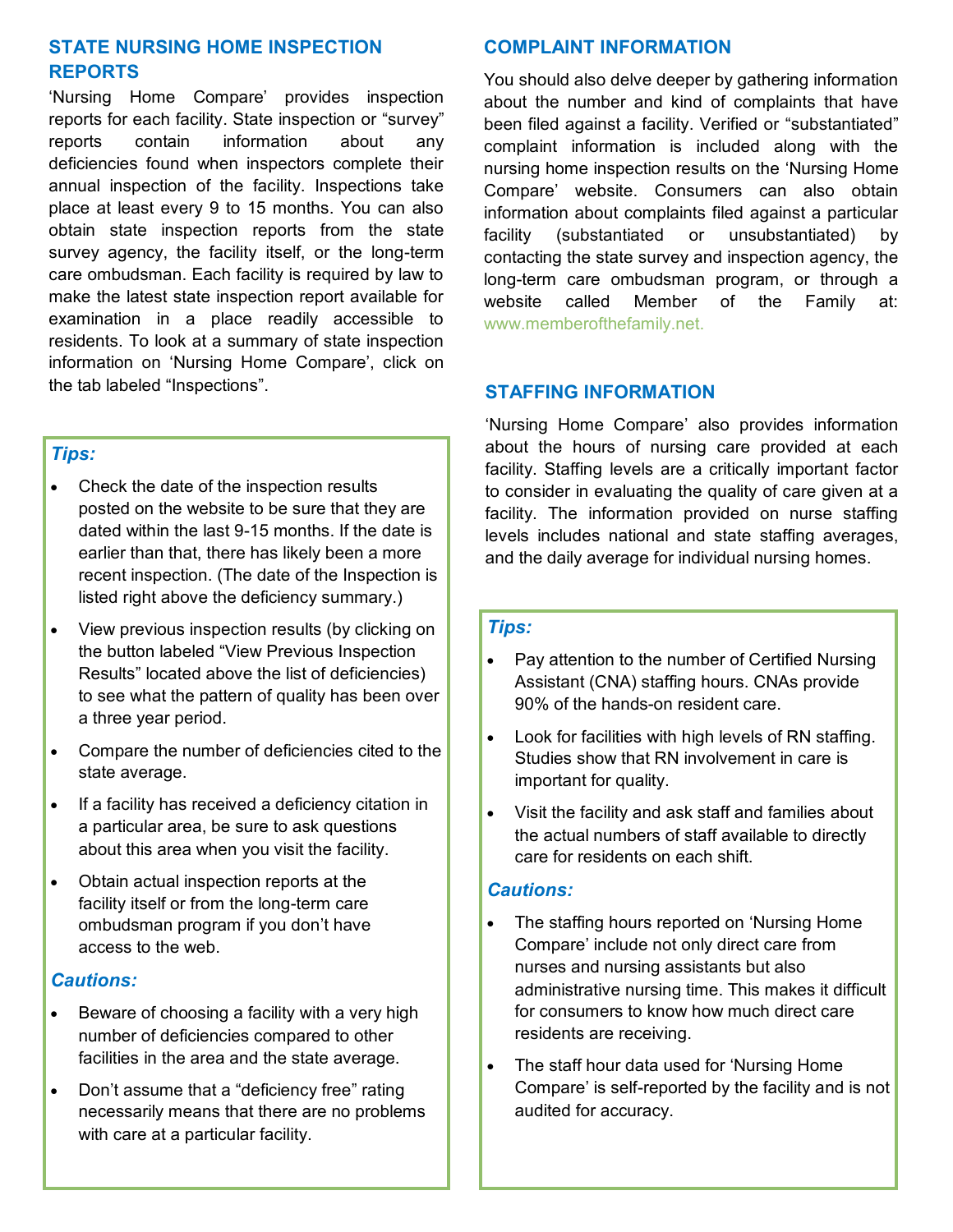#### **QUALITY MEASURES**

'Nursing Home Compare' also provides information on "Quality Measures." To see this, select the nursing home using the search criteria from the home-page and then click on the tab labeled "Quality." Nursing homes have many opportunities to improve care and their scores on the measures. Ask the facility if they are participating in the training provided by their state's Quality Improvement Organization and if the facility has signed up for the national Advancing Excellence in America's Nursing Homes Campaign.

"Quality Measures" provide important information; however, they are just one piece of the puzzle in choosing nursing home care. The measures are meant to provide indicators of quality care and comparative information. Measures include 14 indicators for chronic care (long-stay) residents, and 5 indicators for acute care (short-stay) residents. The measures use data taken from quarterly assessments of individual residents done by the facility. The information gathered from the individual's assessment is then combined with the assessments of the other residents in the facility to produce a facility-wide measure for each category. **Quality Measures are designed to provide comparison information among facilities and are not intended as a nursing home rating system.**

You should use quality measure information as one indicator of care; however, the importance of actually visiting facilities and talking with residents, family members and staff cannot be overemphasized. **Discuss questions about these measures with a variety of people, including the ombudsman, facility staff, and others you talk to about the facility.**

#### **MEASURES FOR "LONG-STAY" RESIDENTS**

"Long-Stay" residents are those in an extended or permanent stay in a nursing home.

#### **1. Percentage of residents given Influenza vaccination during the flu season**.

The flu is highly contagious, and is easily passed from person to person by coughing and sneezing, or by touching some-thing with flu viruses on it and then touching one's mouth or nose. The flu can be fatal in elderly people, people with chronic diseases, and anyone with a weak immune system. In cases where the flu is not fatal, older adults in particular, may feel weak for a long time even after other symptoms go away. Residents should be given a flu shot during the flu season (October through March), and should not get another flu shot if they have already received a flu shot at another place, or if there is a medical reason why they should not receive it. Ask the facility to show you the number of residents who get the flu shot each year.

#### **2. Percentage of residents who were assessed and given pneumococcal vaccination**.

The pneumococcal vaccination may help prevent, or lower the risk of one becoming seriously ill from pneumonia caused by bacteria. It may also help one to prevent future infections. All nursing home patients should be vaccinated against pneumococcal disease. Ask if your loved one has been vaccinated for pneumonia, and if not, ask for the pneumococcal shot unless there is a medical reason why your loved one should not receive it. Ask the facility to show you the number of residents who get the pneumococcal vaccination each year, and ask if they have standing orders for vaccination of persons admitted to the facility.

**A high percentage score on Quality Measures 3 through 6 may indicate there is not enough staff available to attend to residents' individualized plans of care.**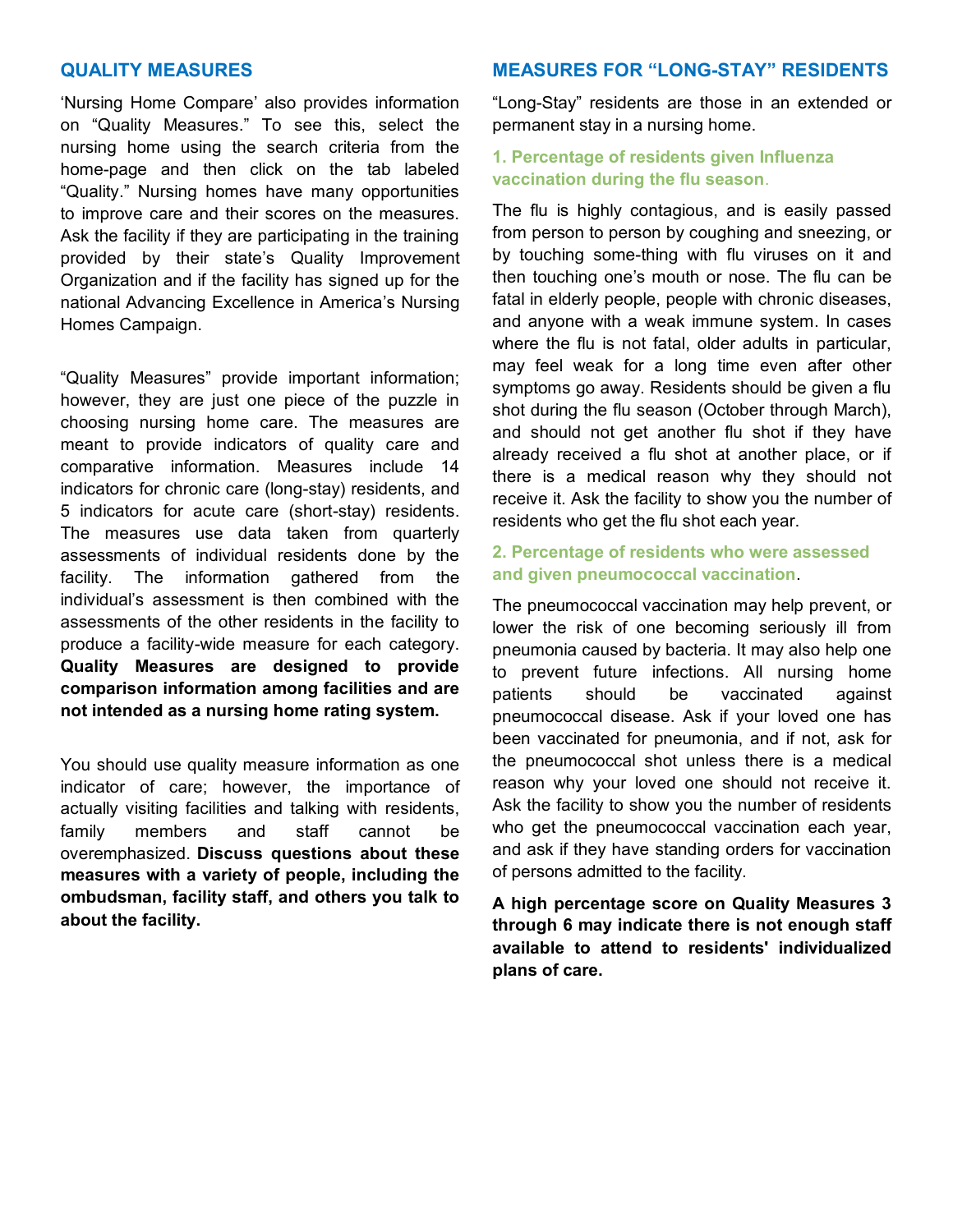## **3. Percentage of residents whose need for help with activities of daily living (ADLs) has increased.**

A high percentage may indicate that residents are not encouraged to do things on their own, such as feeding themselves or moving from one chair to another. Ask how resident independence is promoted.

#### **4. Percentage of residents who spend most of their time in bed or in a chair.**

A high percent here may indicate that there is not enough staff to assist residents with getting dressed and out of bed or that there are not organized activities for residents. Ask questions about who is responsible for getting residents up and dressed in the morning and when.

#### **5. Percentage of residents whose ability to move about in and around their room worsened.**

Nursing home staff should encourage residents to do as much as possible on their own and to engage in activities. Again, ask questions about how staff provide assistance to promote resident independence.

## **6. Percentage of residents who are physically restrained.**

Studies show that restraints are detrimental to resident physical and mental well-being. Restraints are often used to compensate for a lack of adequate staff to attend to resident needs and safety. A high percentage in this category is a red flag. You should ask staff what methods, other than restraints, are used to provide a safe environment for mobility. Restraints may not be used without a doctor's order.

## **A high percentage in Quality Measures 7 to 9 may indicate that there is a lack of adequate staff to toilet residents on an individualized schedule.**

#### **7. Percentage of low risk residents who lose control of their bowels or bladder.**

Loss of bowel or bladder control is not a normal sign of aging. "Low risk" residents would be those people whose medical or physical condition does not indicate that they would have this problem. Ask questions about whether residents are toileted on an individual schedule, and how bladder and bowel movements, and food and fluid intake are monitored**.**

## **8. Percentage of residents who have/had a catheter inserted and left in their bladder.**

A catheter should only be used if it is medically necessary—not to compensate for inadequate staffing levels to toilet residents.

## **9. Percentage of residents with a urinary tract infection (UTI).**

UTIs occur when bacteria builds up around a catheter or when the area where waste leaves the body is not kept clean. Ask questions about attention to resident personal hygiene, infection control and treatment procedures if you see a high percentage of residents with UTIs.

## **10. Percentage of high risk residents who have pressure sores.**

A high percentage on this quality measure may indicate that residents are not being repositioned as frequently as necessary. Ask questions about how often residents are repositioned, toileted, or have diapers changed and how fluid intake is monitored.

## **11. Percentage of low risk residents who have pressure sores.**

A high percentage on this measure may indicate that staff are not encouraging able residents to get out of bed or be up and moving around. Ask questions about how residents who are mobile are encouraged to stay active and how frequently residents are toileted.

#### **12. Percentage of residents who have become more depressed or anxious.**

A high percentage in this measure may indicate that residents lack meaningful activities and/or that anxiety and depression are not being monitored. Ask questions about ways staff monitor and treat residents depression and specifics on available activities for residents. Activities should be offered based on what residents choose.

## **13. Percentage of residents with moderate to severe pain.**

A high percentage here may indicate that residents do not receive regular pain assessments. If residents are in pain, it should be addressed quickly. Ask staff how frequently residents receive a pain assessment and how quickly medications are prescribed for pain management.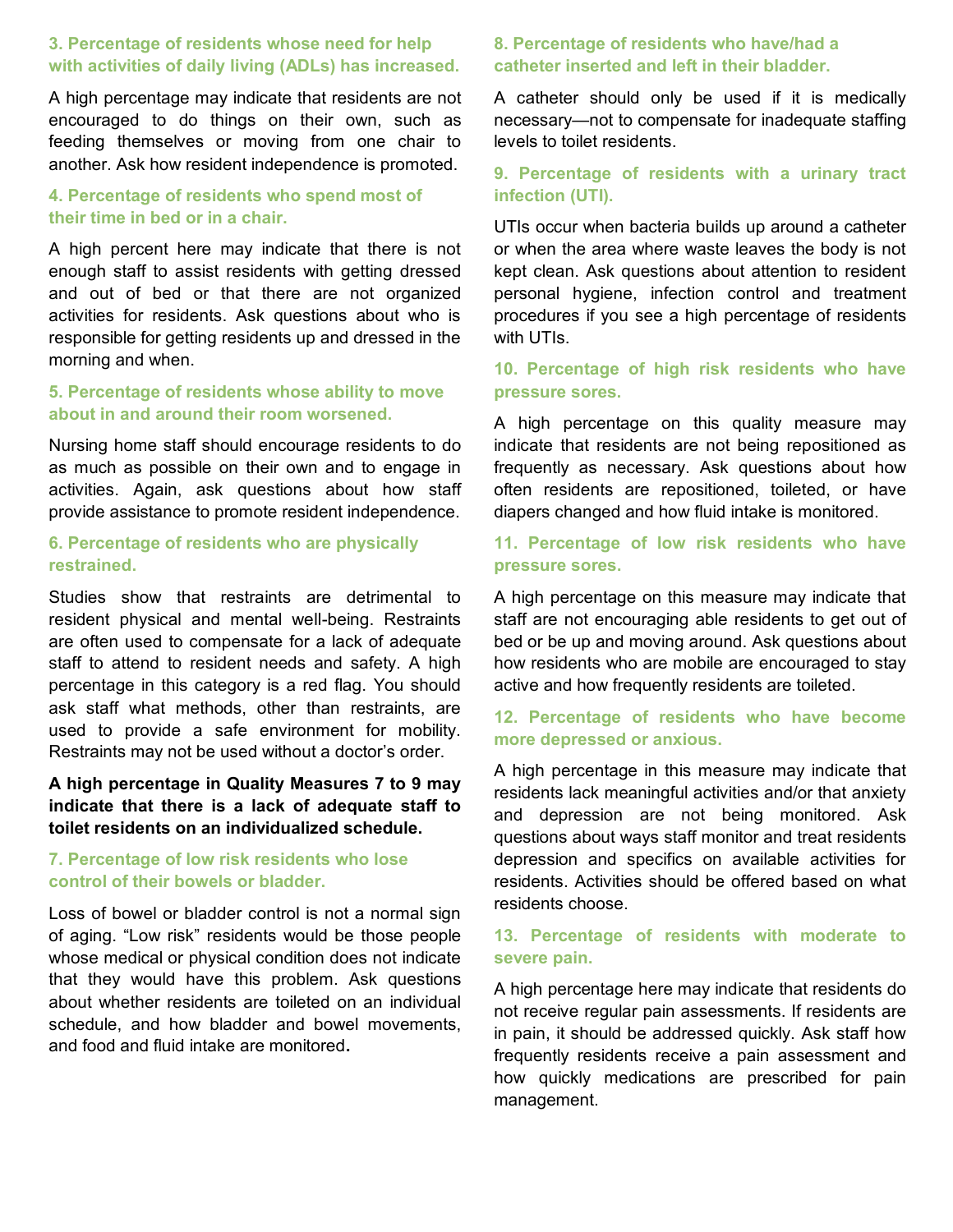#### **14. Percentage of residents who lose too much weight.**

Too much weight loss can make a person weak, cause the skin to break down which can lead to pressure sores, or change how medicine works in the body. A high percentage on this quality measure may indicate that residents are not being fed properly, the home's nutrition program is poor, or their medical care is not being managed properly. Ask questions to ensure that resident diets are balanced and nutritious, and that staff spend enough time feeding people who can't feed themselves. Ask questions and look around to determine if residents: can feed themselves; are allowed to eat when and where they prefer to; are not rushed through meals; can choose from a menu/ foods that they used to eat at home are on the menu; have healthy snacks and alternative foods or beverages readily available to them; have their weight routinely monitored by staff.

## **MEASURES FOR "SHORT-STAY" RESIDENTS**

"Short-Stay" residents are those needing short-term skilled nursing care or rehabilitation, but who are expecting to return home.

## **1. Percentage of residents given Influenza vaccination during the flu season**.

The flu is highly contagious, and is easily passed from person to person by coughing and sneezing, or by touching something with flu viruses on it and then touching one's mouth or nose. The flu can be fatal in elderly people, people with chronic diseases, and anyone with a weak immune system. In cases where the flu is not fatal, older adults in particular, may feel weak for a long time even after other symptoms go away. Residents should be given a flu shot during the flu season (October through March), and should not get another flu shot if they have already received a flu shot at another place, or if there is a medical reason why they should not receive it. Ask the facility to show you the number of residents who get the flu shot each year.

#### **2. Percent of residents who were assessed and given pneumococcal vaccination.**

The pneumococcal vaccination may help prevent, or lower the risk of one becoming seriously ill from pneumonia caused by bacteria. It may also help to prevent future infections. All nursing home patients should be vaccinated against pneumococcal disease. Ask if your loved one has been vaccinated for pneumonia, and if not, ask for the pneumococcal shot unless there is a medical reason why your loved one should not receive it. Ask the facility to show you the number of residents who get the pneumococcal vaccination each year, and ask if they have standing orders for vaccination of persons admitted to the facility.

#### **3. Percentage of residents with delirium.**

Delirium is severe confusion and rapid changes in brain function, usually caused by a treatable physical or mental illness. A high percentage on this measure could mean that nursing home staff does not adequately deal with symptoms of delirium. Each nursing home should have a plan for helping residents who suffer from delirium. You should ask staff about their plan for handling and preventing delirium.

#### **4. Percentage of residents who had moderate to severe pain.**

Residents should always be checked regularly by nursing home staff to see if they are having pain. If residents have pain it should be addressed quickly. Ask staff how frequently residents receive a pain assessment and how quickly medications are prescribed for pain management.

#### **5. Percent of residents with pressure sores.**

A high percentage on this quality measure may indicate the residents are not repositioned or encouraged to reposition themselves frequently. Ask questions about how often residents who are immobile are repositioned and toileted to prevent pressure sores from developing and how residents who are mobile are encouraged to move about.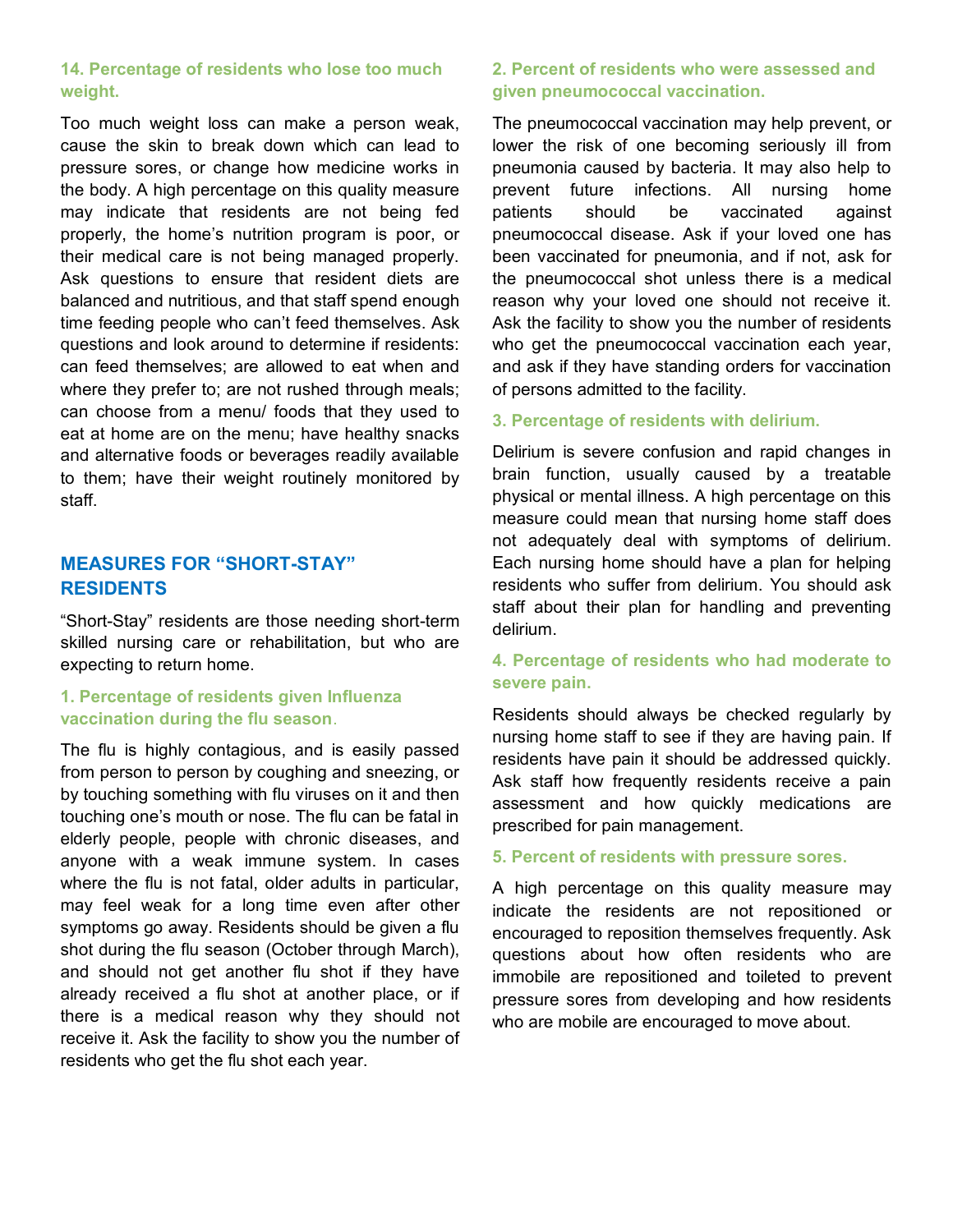#### *Tips:*

- Compare a facility's score with others in the area and/or the State to see how it measures up.
- All of these quality measures are negative measures. This means they measure a condition that is undesirable. Consumers should look for facilities that score below the state average–and the lower the better.
- If you have questions about the quality measure information that is provided, call 1-800-MEDICARE, or contact your State Quality Improvement Organization (QIO).
- Remember, quality measures are just one factor in making a decision. Visits, talking with the ombudsman program and citizen group, reviewing the surveys, and looking at staffing issues are necessary for informed decisions.

## *Cautions:*

- Don't assume that the information provided is 100% accurate. These measures are based on facility-reported information that is not independently audited for accuracy.
- These measures only suggest good or bad care. Also, even when these measures show percentages lower than the state average in one area (e.g., prevention of pressure sores), they don't necessarily mean there will be lower percentages in other areas (e.g., prevention of incontinence).

## **VISITS TO NURSING HOMES**

Before making a decision about nursing home placement, visit any facilities you are considering. You can learn a great deal about a nursing home by taking time to sit and observe how staff interacts with residents. Also, speak with residents and their family members to get a full understanding of life in the home. Gather information on both quality and payment issues.

It is very important to visit homes a second and third time during the weekend or evenings -- times when many nursing homes reduce their staff and services. If at all possible, take the resident to visit potential nursing homes before a decision is made. This visit can give you insight into the resident's wishes and may ease his or her fears.

## **Here's what to look for on your visits:**

## *Using your senses -- sight, hearing, smell, touch:*

- Do you notice a quick response to call lights?
- Are there residents calling out? If so, do staff respond quickly and kindly?
- Do the meals look appetizing? Are residents eating most of their food? Are staff patiently assisting residents who need it?
- Are there residents in physical restraints (formal or informal devices that hold residents in beds, chairs, and wheelchairs)? Why?
- Do resident rooms appear to reflect the individuality of their occupants?
- Are rooms, hallways, and meal tables clean?
- Is the environment noisy?
- Is there cheerful, respectful, pleasant, and warm interaction among staff and residents?
- Does the administrator seem to know the residents and enjoy being with them?
- Do staff and administration seem comfortable and peaceful with each other?
- Do residents look clean, well-groomed, well-fed, and free from bruises?
- Do many residents seem alert? happy? peaceful?
- Are residents seated comfortably?
- Is the home free from any unpleasant smells?
- Are residents engaged in meaningful and pleasant activities by themselves or with others?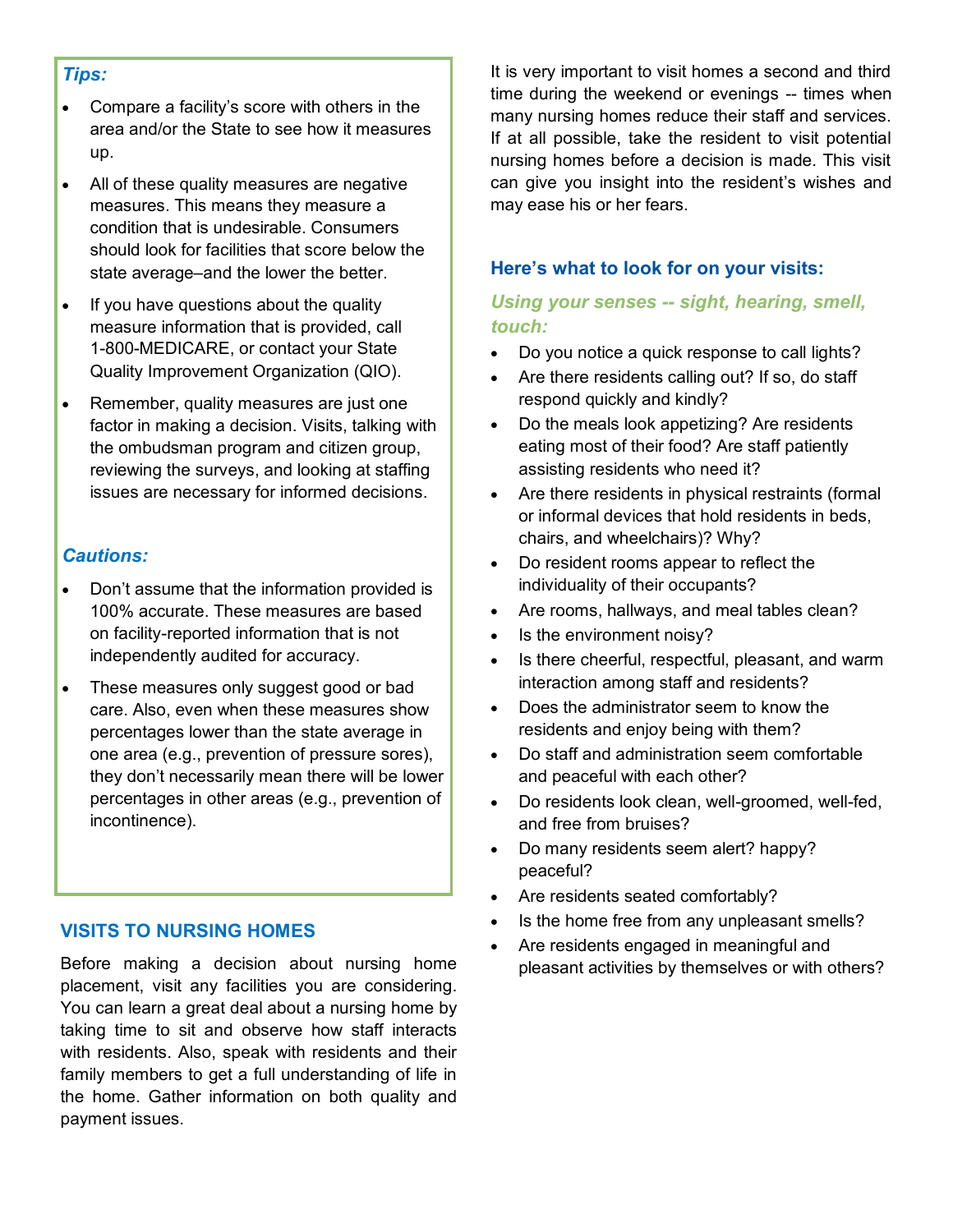## *Things you can ask of staff:*

- Does each shift have enough help to be able to care for residents as they'd like?
- Do they enjoy their work? Are their ideas and information solicited and valued by supervisors?
- What activities are residents involved in?
- Are staff permanently assigned to residents?
- Are temporary staffing agencies used?
- How are the nursing assistants involved in the care planning process?
- Is the facility currently implementing any "culture" change" or "Pioneer Network" practices? (for more information, see www.pioneernetwork.net or call 585.924.3419)
- How much training is given to staff?
- How often do residents who need it receive assistance with toileting?
- If residents are using disposable briefs, how often are they changed? Why are briefs used instead of toileting?
- What approaches does the facility use to prevent use of physical or chemical restraints?
- How does the staff assure family and resident participation in care planning meetings?
- What does the facility do to encourage employee retention and continuity?
- How long has the current administrator been at the facility?
- Has the facility undergone any recent changes in ownership or management?
- Does the facility provide transportation to community activities?
- What kind of therapy is available to residents?
- Can you give me an example of how individualized care is given to the residents?
- Is there a resident and/or a family council? Will the facility give you contact information for the leaders of these councils?
- What happens if someone has a complaint or problem? Are family/staff conferences available to work out a solution?
- Are residents involved in roommate selection?
- Who decides where residents sit for meals?
- Under what circumstances might a resident be transferred to another room or unit or discharged?
- Does the facility employ a professionally qualified social worker? ("Professionallyqualified" means with a bachelors or masters degree in social work.)

## *Things you can learn from talking with other residents and their families:*

- Are residents treated with respect and kindness?
- Are residents helped with meals?
- Does the facility respect the resident's wishes about their schedule (bedtime, baths, meals)?
- Is attention given to residents at night if awake? Is there anything for them to do?
- Does the resident have the same nursing assistant most days?
- Is there a family or resident council? If so, is the council led independently by families or residents or is it directed by staff members?
- Are staff responsive to resident requests? Do they assist the resident with toileting?
- Are snacks always available to residents? Fresh fruit?
- Do residents participate in care planning conferences? Are his or her opinions valued?
- Has the resident had missing possessions?
- Who handles resident or family member concerns? Is that person responsive?
- Does the resident get outside for fresh air or activities as much as s/he wants?
- What is best/worst thing about living in the home?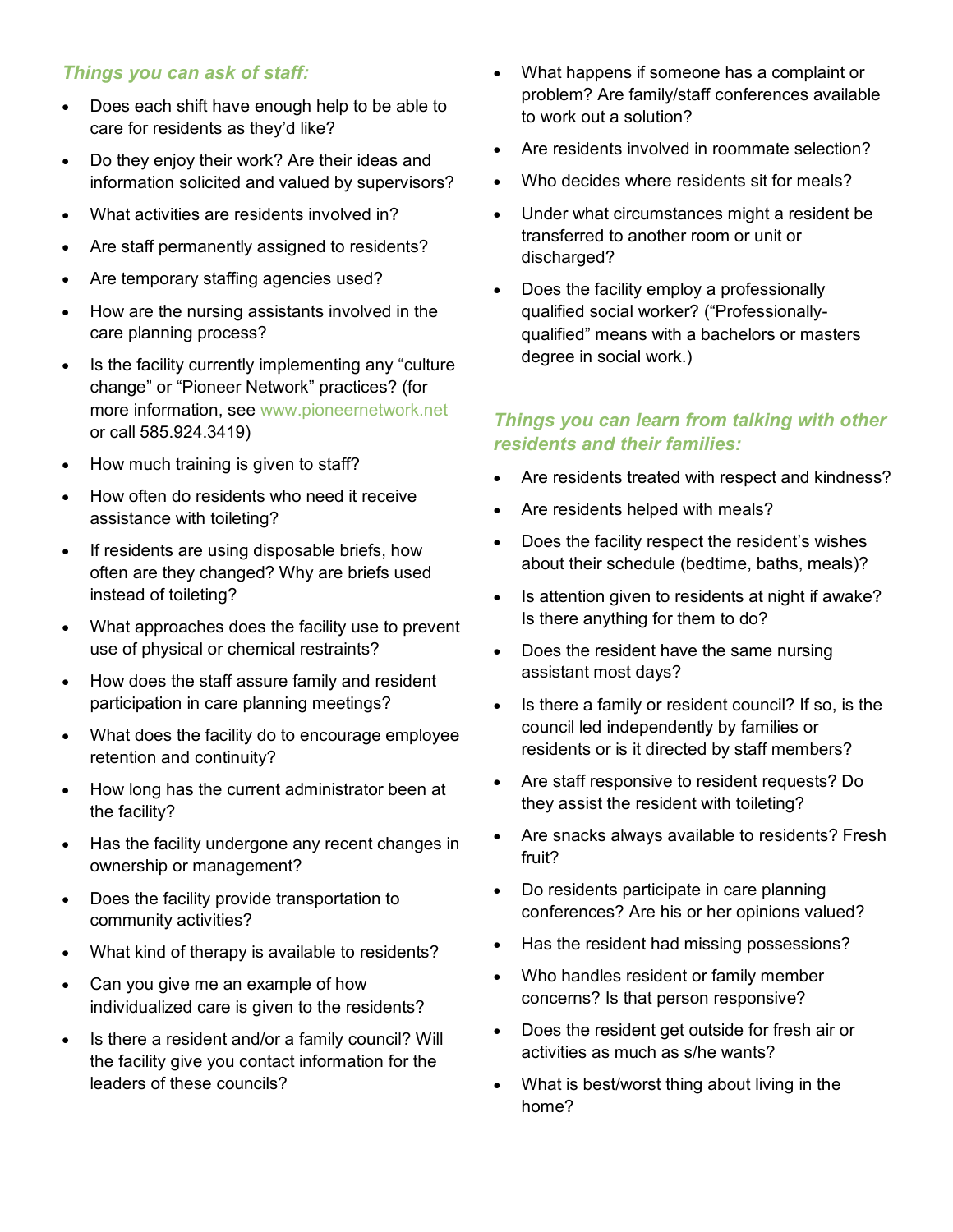## **The importance of fire safety in nursing homes:**

A nursing home, like any institution, should have plans in place regarding fire safety precautions to ensure the safety of residents, staff, and visitors. This is especially important for nursing home residents who are frail, ill, may be unable to walk without assistance, or are immobile. Unfortunately, despite the importance of automatic sprinkler systems, new federal regulations regarding fire safety standards in nursing homes issued in January 2003 do not require that all nursing homes have sprinklers. Only those facilities recently constructed or undergoing major renovations or modernization projects are required to install sprinklers. Below are some questions to ask and things to look for regarding fire safety during your nursing home visits.

- Is the building well maintained? Are hallways and doorways clear of clutter, paper products and debris?
- Are sprinklers, smoke detectors, and emergency lighting systems installed throughout the facility? Are these systems all in working order and frequently tested?
- Is there an evacuation plan in place, are staff aware of the plan, and do they drill on the plan?
- Is there a notification system in place that alerts the fire department should a fire break out?
- What is the facility's smoking policy?
- What is the staff to resident ratio during all shifts? Fires usually occur during the night when staffing is most limited.
- What is the plan for notifying family members should there be a fire?

## **The importance of knowing the facility's emergency evacuation plan:**

A nursing home, by law, is required to have emergency evacuation plans in place in the event of a natural or man-made disaster. When visiting a nursing home you should inquire about the facility's emergency preparedness and evacuation plans. These plans should be very detailed. Below are some questions to ask staff about emergency preparedness plans.

*The plan* What is the facility's emergency plan for evacuation and for "sheltering in place"? Plans will be different for hurricanes, tornados, and terrorist attacks.

• *Staffing concerns* Are there enough staff to carry out the evacuation plan during all shifts? What are the training procedures for staff related to emergency evacuations? Are evacuation drills practiced during all shifts?

*Coordination with other resources* How is the plan coordinated with other facilities in the area? Are there contracts in place with transportation and other facilities to provide housing for displaced residents? Are all the facilities contracted with the same transportation company and if so does that company have enough vehicles to accommodate all the facilities? How is the plan coordinated with other community resources, the city, county, and state emergency management agencies?

- **Supplies** What type and how much emergency supplies does the facility have on hand? (food, generators, flashlights, water, oxygen, etc.) If the facility needs to be evacuated, are there plans for supplies to be transported? Can residents have their own emergency supplies in their rooms?
- *Resident information* How are the residents informed about the plan? How will residents be identified in an evacuation? How will information about the resident and supplies such as medications be transported? Will these go with the resident or separately?
- *Role of the family* How and when will family members be notified about evacuation plans? How can family members be helpful in an emergency situation? Can family members meet the residents at a designated location and/or can they come to the facility to assist? Family members have the right to evacuate their loved-one on their own and move them to a special needs shelter if they choose.

## **Information that all nursing homes must post and make available to residents:**

When you visit a nursing home, check to make sure the following information is clearly posted and visible. If this information is not easily accessible, you should ask the staff where this information is normally posted.